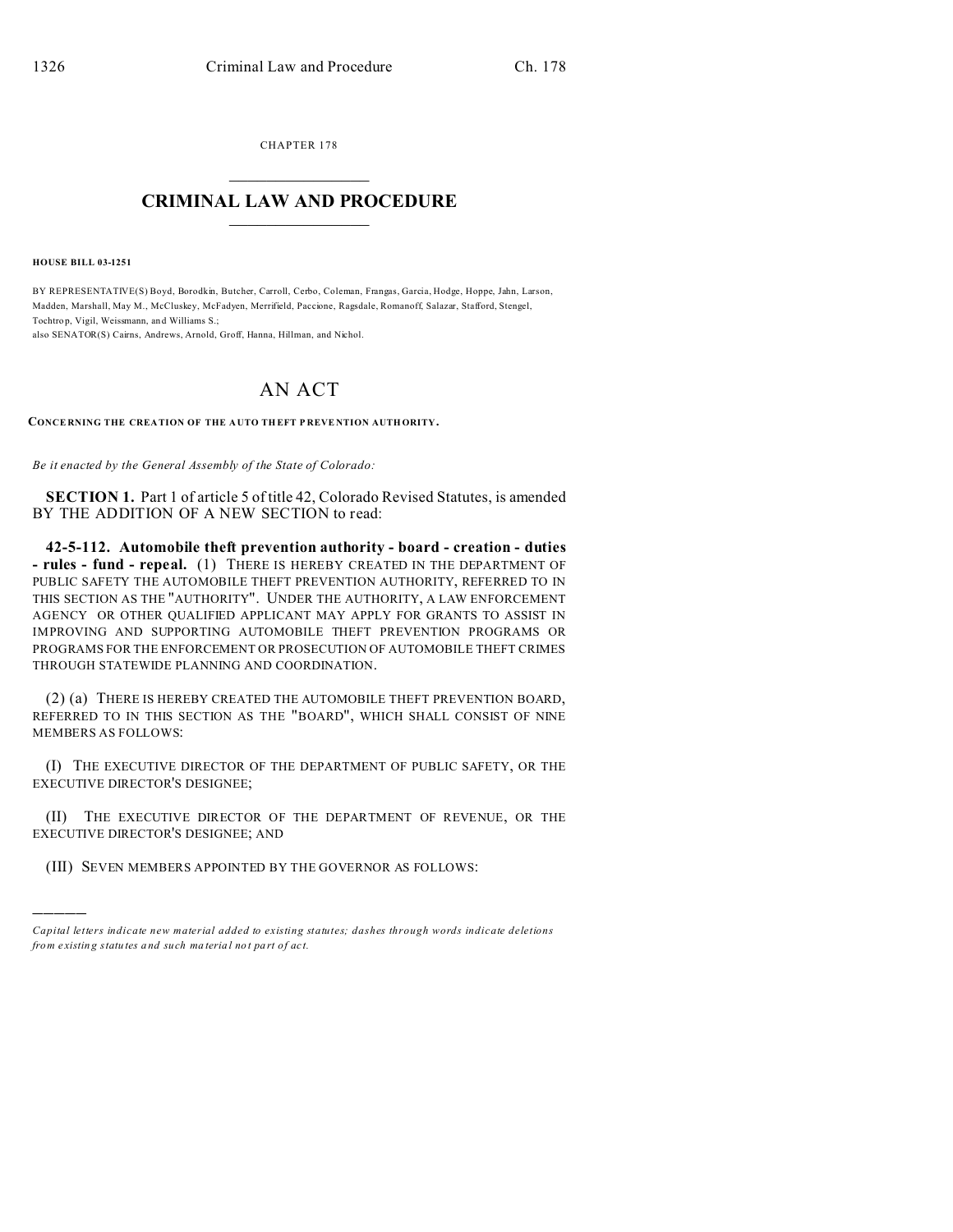(A) THREE REPRESENTATIVES OF INSURANCE COMPANIES WHO ARE AUTHORIZED TO ISSUE MOTOR VEHICLE INSURANCE POLICIES PURSUANT TO PART 7 OF ARTICLE 4 OF TITLE 10, C.R.S.;

(B) TWO REPRESENTATIVES OF LAW ENFORCEMENT;

(C) A REPRESENTATIVE OF A STATEWIDE ASSOCIATION OF DISTRICT ATTORNEYS; AND

(D) A REPRESENTATIVE OF THE PUBLIC WHO MAY ALSO BE A REPRESENTATIVE OF A CONSUMER GROUP.

(b) THE GOVERNOR SHALL APPOINT MEMBERS OF THE BOARD WITHIN THIRTY DAYS AFTER THE GOVERNOR RECEIVES NOTIFICATION PURSUANT TO SUBSECTION (5) OF THIS SECTION THAT MONEYS IN THE FUND EXCEED THE SUM OF THREE HUNDRED THOUSAND DOLLARS. THE APPOINTED MEMBERS OF THE BOARD SHALL SERVE TERMS OF SIX YEARS; EXCEPT THAT, OF THE MEMBERS FIRST APPOINTED PURSUANT TO SUB-SUBPARAGRAPH (A) OF SUBPARAGRAPH (III) OF PARAGRAPH (a) OF THIS SUBSECTION (2), THE GOVERNOR SHALL SELECT ONE MEMBER WHO SHALL SERVE AN INITIAL TERM OF FOUR YEARS AND ONE MEMBER WHO SHALL SERVE AN INITIAL TERM OF TWO YEARS. OF THE MEMBERS FIRST APPOINTED PURSUANT TO SUB-SUBPARAGRAPH (B) OF SUBPARAGRAPH (III) OF PARAGRAPH (a) OF THIS SUBSECTION (2), THE GOVERNOR SHALL SELECT ONE MEMBER WHO SHALL SERVE AN INITIAL TERM OF TWO YEARS. THE MEMBER FIRST APPOINTED PURSUANT TO SUB-SUBPARAGRAPH (C) OF SUBPARAGRAPH (III) OF PARAGRAPH (a) OF THIS SUBSECTION (2) SHALL SERVE AN INITIAL TERM OF FOUR YEARS. NO APPOINTED MEMBER SHALL SERVE MORE THAN TWO CONSECUTIVE SIX-YEAR TERMS.

(c) THE MEMBERS OF THE BOARD SHALL SERVE WITHOUT COMPENSATION; EXCEPT THAT THE MEMBERS OF THE BOARD SHALL BE REIMBURSED FROM MONEYS IN THE FUND CREATED IN SUBSECTION (4) OF THIS SECTION FOR THEIR ACTUAL AND NECESSARY EXPENSES INCURRED IN THE PERFORMANCE OF THEIR DUTIES PURSUANT TO THIS SECTION.

(3) (a) THE BOARD SHALL SOLICIT AND REVIEW APPLICATIONS FOR GRANTS PURSUANT TO THIS SECTION. THE BOARD MAY AWARD GRANTS FOR ONE TO THREE YEARS. THE BOARD SHALL GIVE PRIORITY TO APPLICATIONS REPRESENTING MULTI-JURISDICTIONAL PROGRAMS. EACH APPLICATION, AT A MINIMUM, SHALL DESCRIBE THE TYPE OF THEFT PREVENTION, ENFORCEMENT, PROSECUTION, OR OFFENDER REHABILITATION PROGRAM TO BE IMPLEMENTED. SUCH PROGRAMS MAY INCLUDE, BUT NEED NOT BE LIMITED TO:

(I) MULTI-AGENCY LAW ENFORCEMENT AND NATIONAL INSURANCE CRIME BUREAU TASK FORCE PROGRAMS USING PROACTIVE INVESTIGATIVE METHODS TO REDUCE THE INCIDENTS OF MOTOR VEHICLE THEFT AND RELATED CRIMES AND TO INCREASE THE APPREHENSION OF MOTOR VEHICLE THIEVES AND PERSONS WHO ATTEMPT TO DEFRAUD INSURANCE COMPANIES IN ORDER TO:

(A) DIRECT PROACTIVE INVESTIGATIVE AND ENFORCEMENT EFFORTS TOWARD THE REDUCTION OF MOTOR VEHICLE THEFTS;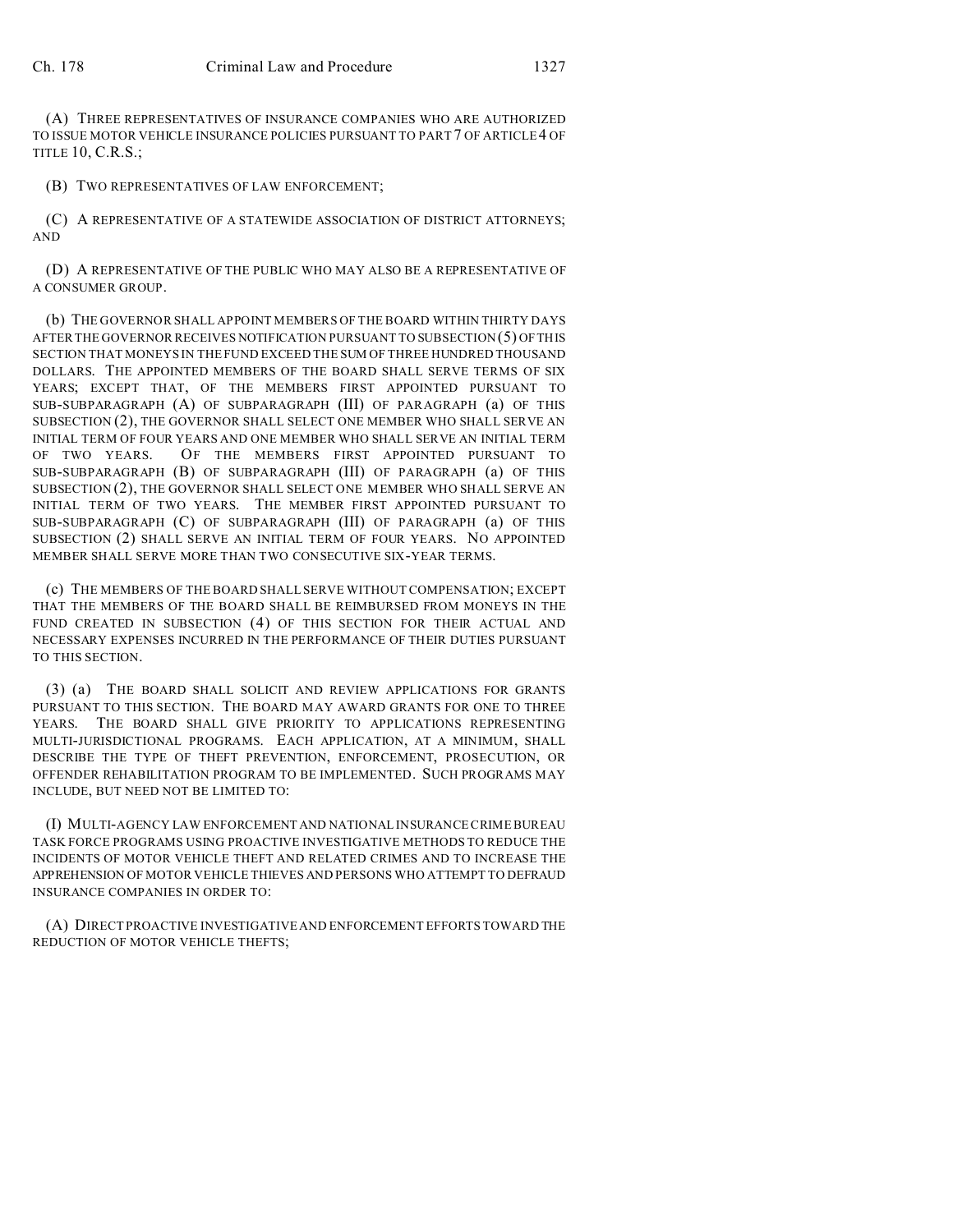(B) INCREASE RECOVERIES OF STOLEN MOTOR VEHICLES, INCLUDING FARM AND CONSTRUCTION EQUIPMENT; AND

(C) INCREASE THE ARRESTS OF PERPETRATORS;

(II) PROGRAMS THAT ENGAGE IN CRIME PREVENTION EFFORTS, ACTIVITIES, AND PUBLIC AWARENESS CAMPAIGNS THAT ARE INTENDED TO REDUCE THE PUBLIC'S VICTIMIZATION BY MOTOR VEHICLE THEFT, FRAUD, AND RELATED CRIMES;

(III) PROGRAMS THAT PROVIDE OR DEVELOP SPECIALIZED TRAINING FOR MOTOR VEHICLE THEFT INVESTIGATIONS PERSONNEL, INCLUDING BUT NOT LIMITED TO LAW ENFORCEMENT PERSONNEL, COUNTY TITLE AND REGISTRATION CLERKS, DIVISION OF REVENUE TITLE CLERKS, AND PORT-OF-ENTRY OFFICIALS, IN ORDER TO ENHANCE KNOWLEDGE, SKILLS, PROCEDURES, AND SYSTEMS TO DETECT, PREVENT, AND COMBAT MOTOR

VEHICLE THEFT AND FRAUD AND RELATED CRIMES;

(IV) PROGRAMS TO PROVIDE FOR THE SUPPORT AND MAINTENANCE OF ONE OR MORE DEDICATED PROSECUTORS WHO HAVE THE SPECIFIC MISSION AND EXPERTISE TO PROVIDE LEGAL GUIDANCE AND PROSECUTORIAL CONTINUITY TO COMPLEX CRIMINAL CASES ARISING FROM THE ACTIVITIES OF A MULTI-AGENCY LAW ENFORCEMENT PROGRAM; AND

(V) PROGRAMS TO PREVENT FUTURE CRIMINAL BEHAVIOR BY FIRST TIME OFFENDERS WHO HAVE BEEN CHARGED, CONVICTED, OR ADJUDICATED FOR MOTOR VEHICLE THEFT.

(b) SUBJECT TO AVAILABLE MONEYS, THE BOARD SHALL APPROVE GRANTS PURSUANT TO THIS SECTION. IN SELECTING GRANT RECIPIENTS, THE BOARD, TO THE EXTENT POSSIBLE, SHALL ENSURE THAT GRANTS ARE AWARDED TO LAW ENFORCEMENT AGENCIES OR OTHER QUALIFIED APPLICANTS IN A VARIETY OF GEOGRAPHIC AREAS OF THE STATE. THE BOARD SHALL NOT REQUIRE AS A CONDITION OF RECEIPT OF A GRANT THAT AN AGENCY, POLITICAL SUBDIVISION, OR OTHER QUALIFIED APPLICANT PROVIDE ANY ADDITIONAL MONEYS TO OPERATE AN AUTOMOBILE THEFT PREVENTION PROGRAM OR A PROGRAM FOR THE ENFORCEMENT OR PROSECUTION OF AUTOMOBILE THEFT CRIMES.

(c) SUBJECT TO AVAILABLE MONEYS, THE BOARD MAY APPOINT A DIRECTOR FOR THE AUTHORITY WHO MAY EMPLOY SUCH STAFF AS MAY BE NECESSARY TO OPERATE AND ADMINISTER THE AUTHORITY.

(d) NO MORE THAN EIGHT PERCENT OF THE MONEYS IN THE FUND CREATED PURSUANT TO SUBSECTION (4) OF THIS SECTION MAY BE USED FOR OPERATIONAL OR ADMINISTRATIVE EXPENSES OF THE AUTHORITY.

(e) THE FTE AUTHORIZATION FOR ANY STAFF NECESSARY TO SUPPORT THE AUTHORITYSHALL BE ELIMINATED SHOULD SUFFICIENT MONEYS FROM GIFTS, GRANTS, OR DONATIONS NO LONGER BE AVAILABLE FOR THE AUTHORITY.

(f) THE EXECUTIVE DIRECTOR OF THE DEPARTMENT OF PUBLIC SAFETY SHALL PROMULGATE RULES FOR THE ADMINISTRATION OF THIS SECTION, INCLUDING BUT NOT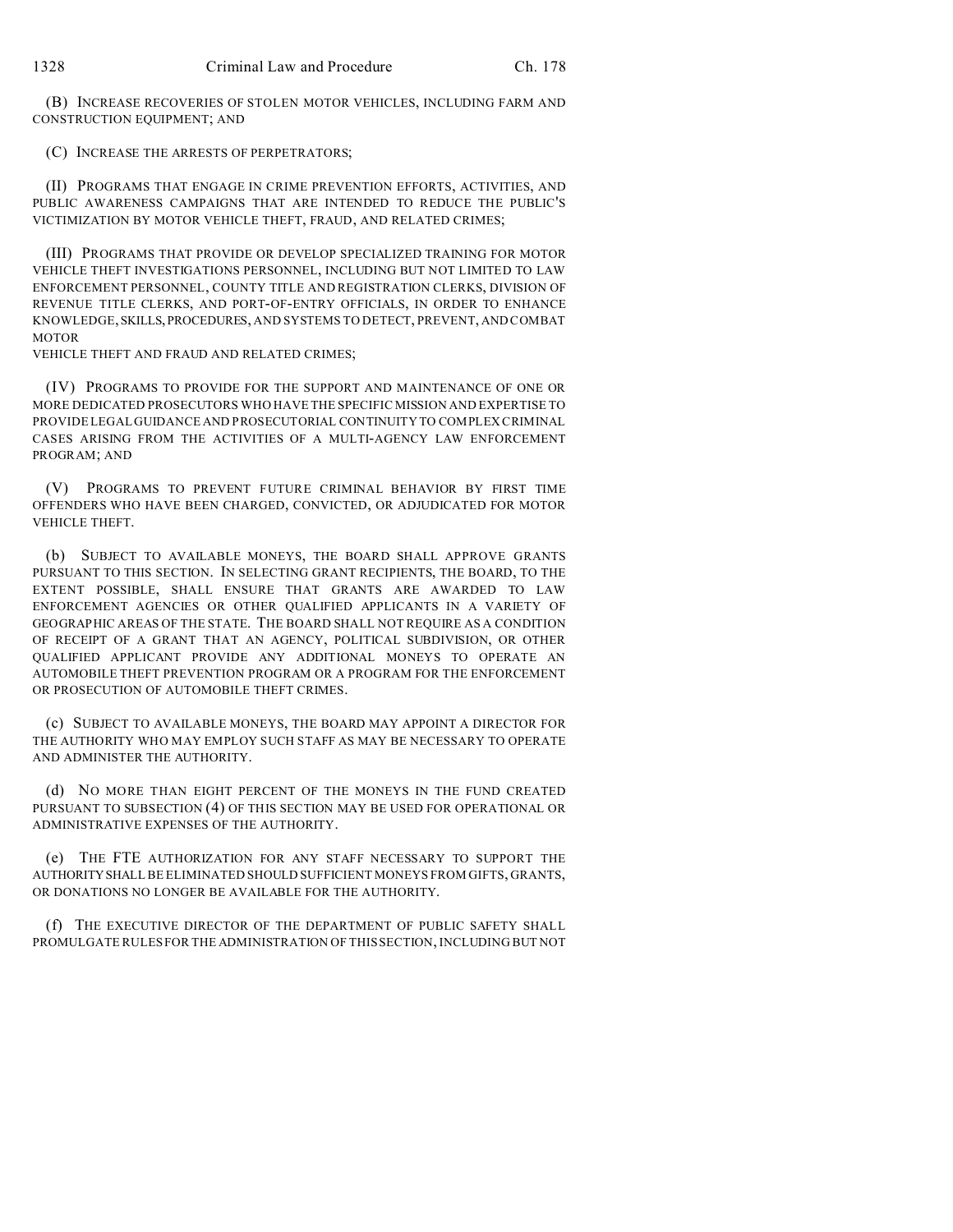## LIMITED TO:

(I) REQUIREMENTS FOR AN ENTITY OTHER THAN A LAW ENFORCEMENT AGENCY TO BE A QUALIFIED APPLICANT;

(II) APPLICATION PROCEDURES BYWHICH LAW ENFORCEMENT AGENCIES OR OTHER QUALIFIED APPLICANTS MAY APPLY FOR GRANTS PURSUANT TO THIS SECTION;

(III) THE CRITERIA FOR SELECTING THOSE AGENCIES OR OTHER QUALIFIED APPLICANTS THAT SHALL RECEIVE GRANTS AND THE CRITERIA FOR DETERMINING THE AMOUNT TO BE GRANTED TO THE SELECTED AGENCIES OR APPLICANTS AND THE DURATION OF THE GRANTS; AND

(IV) PROCEDURES FOR REVIEWING THE SUCCESS OF THE PROGRAMS THAT RECEIVE GRANTS PURSUANT TO THIS SECTION.

(g) ON OR BEFORE DECEMBER 1, 2006, ANY LAW ENFORCEMENT AGENCY OR OTHER QUALIFIED APPLICANT THAT RECEIVES A GRANT PURSUANT TO THIS SECTION SHALL SUBMIT A REPORT TO THE BOARD CONCERNING THE IMPLEMENTATION OF THE PROGRAM FUNDED THROUGH THE GRANT.

(h) ON OR BEFORE FEBRUARY 1, 2007, THE BOARD SHALL REPORT TO THE JUDICIARY COMMITTEES OF THE SENATE AND THE HOUSE OF REPRESENTATIVES ON THE IMPLEMENTATION OF THE PROGRAMS RECEIVING GRANTS PURSUANT TO THIS SECTION AND THE AUTHORITY. THE REPORT SHALL INCLUDE BUT NEED NOT BE LIMITED TO:

(I) THE NUMBER AND GEOGRAPHIC JURISDICTION OF LAW ENFORCEMENT AGENCIES OR OTHER QUALIFIED APPLICANTS THAT RECEIVED GRANTS UNDER THE AUTHORITY AND THE AMOUNT AND DURATION OF THE GRANTS;

(II) THE EFFECT THAT THE PROGRAMS THAT RECEIVED GRANTS HAD ON THE NUMBER OF AUTOMOBILE THEFTS IN AREAS OF THE STATE; AND

(III) RECOMMENDATIONS FOR LEGISLATIVE CHANGES TO ASSIST IN THE PREVENTION, ENFORCEMENT, AND PROSECUTION OF AUTOMOBILE-THEFT-RELATED CRIMINAL ACTIVITIES.

(4) (a) THE DEPARTMENT OF PUBLIC SAFETY IS AUTHORIZED TO ACCEPT GIFTS, GRANTS, OR DONATIONS FROM PRIVATE OR PUBLIC SOURCES FOR THE PURPOSES OF THIS SECTION. ALL PRIVATE AND PUBLIC FUNDS RECEIVED THROUGH GIFTS, GRANTS, OR DONATIONS SHALL BE TRANSMITTED TO THE STATE TREASURER, WHO SHALL CREDIT THE SAME TO THE COLORADO AUTO THEFT PREVENTION CASH FUND, WHICH FUND IS HEREBY CREATED AND REFERRED TO IN THIS SECTION AS THE "FUND". THE MONEYS IN THE FUND SHALL BE SUBJECT TO ANNUAL APPROPRIATION BY THE GENERAL ASSEMBLY FOR THE DIRECT AND INDIRECT COSTS ASSOCIATED WITH THE IMPLEMENTATION OF THIS SECTION. ANY MONEYS IN THE FUND NOT EXPENDED FOR THE PURPOSE OF THIS SECTION MAY BE INVESTED BY THE STATE TREASURER AS PROVIDED IN SECTION 24-36-113,C.R.S. ALL INTEREST AND INCOME DERIVED FROM THE INVESTMENT AND DEPOSIT OF MONEYS IN THE FUND SHALL BE CREDITED TO THE FUND. ANY UNEXPENDED AND UNENCUMBERED MONEYS REMAINING IN THE FUND AT THE END OF ANY FISCAL YEAR SHALL REMAIN IN THE FUND AND SHALL NOT BE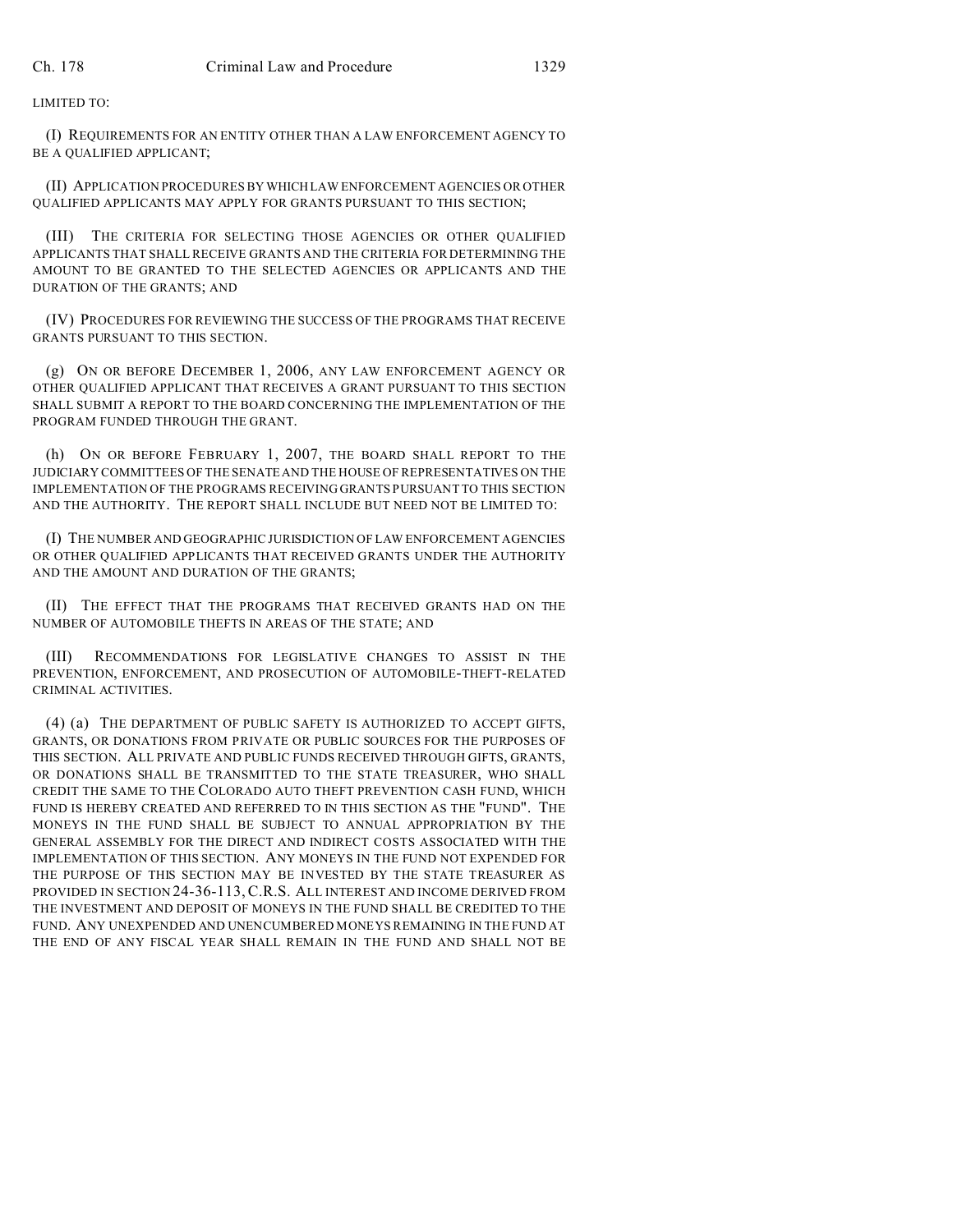CREDITED OR TRANSFERRED TO THE GENERAL FUND OR ANY OTHER FUND.

(b) IT IS THE INTENT OF THE GENERAL ASSEMBLY THAT THE DEPARTMENT OF PUBLIC SAFETY NOT BE REQUIRED TO SOLICIT GIFTS, GRANTS, OR DONATIONS FROM ANY SOURCE FOR THE PURPOSES OF THIS SECTION AND THAT NO GENERAL FUND MONEYS BE USED TO PAY FOR GRANTS AWARDED PURSUANT TO THIS SECTION OR FOR ANY EXPENSES OF THE AUTHORITY.

(5) (a) THE STATE TREASURER SHALL NOTIFY THE GOVERNOR AND THE EXECUTIVE DIRECTORS OF THE DEPARTMENTS OF PUBLIC SAFETY AND REVENUE THE FIRST TIME THAT THE MONEYS IN THE FUND REACH OR EXCEED THE SUM OF THREE HUNDRED THOUSAND DOLLARS.

(b) IF BY JUNE 1, 2008, MONEYS IN THE FUND HAVE NEVER REACHED OR EXCEEDED THREE HUNDRED THOUSAND DOLLARS, THE STATE TREASURER SHALL RETURN FROM THE FUND TO THE GRANTEE OR DONEE THE AMOUNT OF ALL GIFTS, GRANTS, OR DONATIONS. IF GIFTS, GRANTS, AND DONATIONS ARE RETURNED PURSUANT TO THIS PARAGRAPH (b), ON JULY 1, 2008, THE TREASURER SHALL TRANSFER TO THE GENERAL FUND ANY INTEREST OR INCOME EARNED ON MONEYS IN THE FUND.

(6) (a) THIS SECTION IS REPEALED, EFFECTIVE JULY 1, 2008.

(b) PRIOR TO SAID REPEAL, THE BOARD CREATED PURSUANT TO SUBSECTION (2) OF THIS SECTION SHALL BE REVIEWED AS PROVIDED FOR IN SECTION 24-34-104, C.R.S.

**SECTION 2.** Part 6 of article 4 of title 10, Colorado Revised Statutes, is amended BY THE ADDITION OF A NEW SECTION to read:

**10-4-616. Auto theft prevention authority.** (1) EACH INSURER THAT ISSUES A POLICY PURSUANT TO THIS PART 6 OR PART 7 OF THIS ARTICLE MAY PAY TO THE STATE TREASURER FOR DEPOSIT IN THE AUTO THEFT PREVENTION CASH FUND CREATED IN SECTION 42-5-112 (4), C.R.S., AN AMOUNT THAT THE INSURER DEEMS APPROPRIATE TOWARD THE SUPPORT OF THE AUTO THEFT PREVENTION AUTHORITY BASED UPON THE NUMBER OF MOTOR VEHICLES INSURED BY THE INSURER. SUCH PAYMENTS MAY BE MADE IN TWO INSTALLMENTS AS FOLLOWS:

(a) ON OR BEFORE JANUARY 31, 2004, AND ON OR BEFORE EACH JANUARY 31 THEREAFTER; AND

(b) ON OR BEFORE JULY 31, 2004, AND ON OR BEFORE EACH JULY 31 THEREAFTER.

**SECTION 3.** 24-34-104 (39) (b), Colorado Revised Statutes, is amended BY THE ADDITION OF A NEW SUBPARAGRAPH to read:

**24-34-104. General assembly review of regulatory agencies and functions for termination, continuation, or reestablishment.** (39) (b) The following agencies, functions, or both, shall terminate on July 1, 2008:

(XVI) THE AUTOMOBILE THEFT PREVENTION BOARD CREATED IN SECTION 42-5-112, C.R.S.